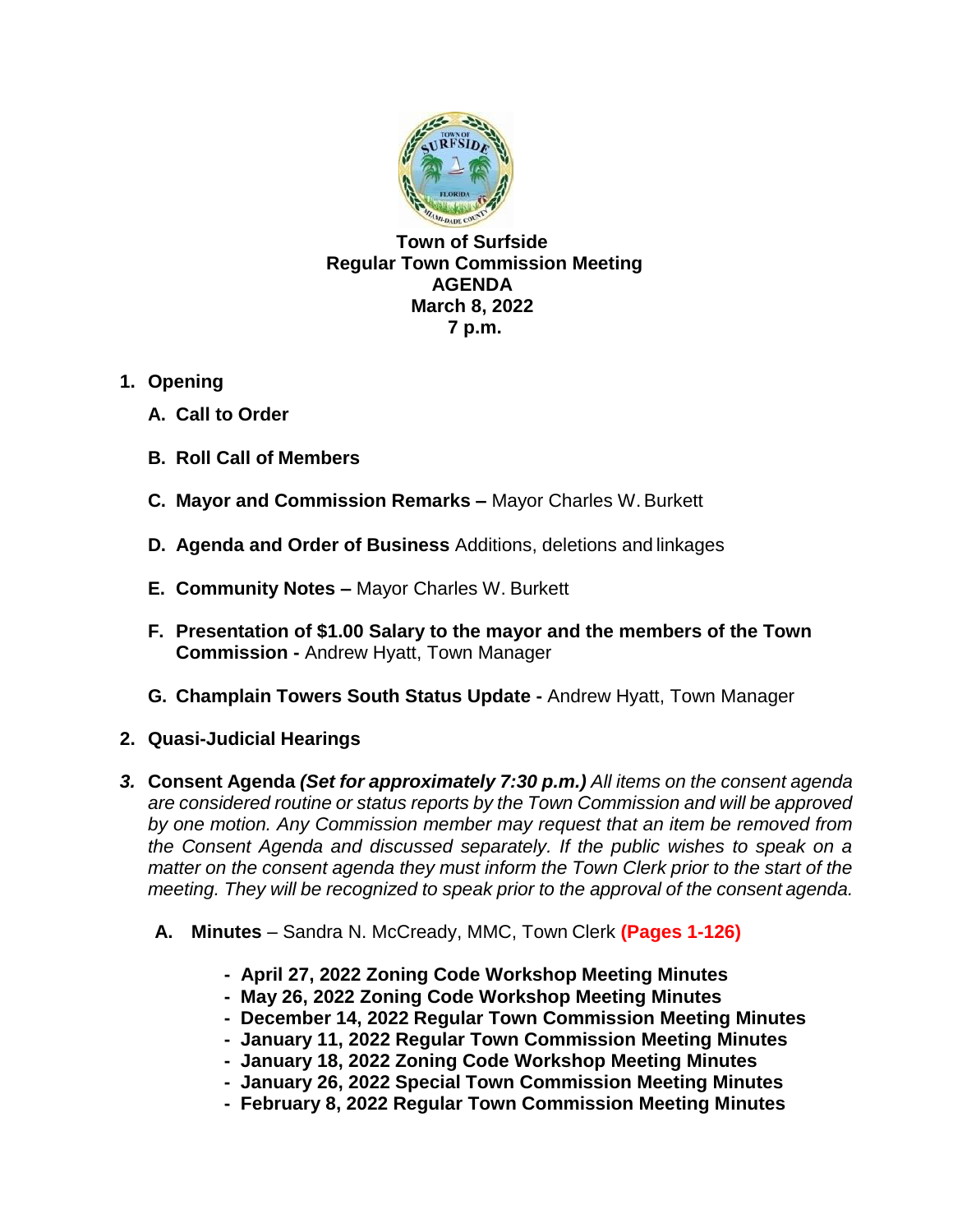- **\*B. Town Manager's Report –** Andrew Hyatt, Town Manager **(Pages 127-147)**
- **\*C. Town Attorney's Report**  Weiss Serota, Town Attorney **(Pages 148-164)**
- **D. Committee Reports -** Andrew Hyatt, Town Manager **(Pages 165-204)**
	- **January 24, 2022 Parks and Recreation Committee Meeting Minutes**
	- **January 27, 2022 Planning and Zoning Board Meeting Minutes**
- **4. Ordinances**

*(Set for approximately \_8:30\_ p.m.) (Note: Good and Welfare must begin at 8:15)*

- **A. Second Reading Ordinances (Pages 205-216)**
	- **1. Ordinance Securing Construction Sites, Safety and Other Requirements –** Vice Mayor Tina Paul

**AN ORDINANCE OF THE TOWN COMMISSION OF THE TOWN OF SURFSIDE, FLORIDA AMENDING THE TOWN OF SURFSIDE CODE OF ORDINANCES BY CREATING ARTICLE V – "CONSTRUCTION SITES", CONSISTING OF SECTION 14-104 "SECURING OF CONSTRUCTION SITES, SAFETY, AND OTHER REQUIREMENTS", OF CHAPTER 14 - "BUILDINGS AND BUILDING REGULATIONS", TO PROVIDE FOR SECURING OF CONSTRUCTION SITES AND PROTECTIONS TO ADJACENT AND NEIGHBORING PROPERTIES; PROVIDING FOR SEVERABILITY; PROVIDING FOR INCLUSION IN THE CODE; PROVIDING FOR CONFLICTS; AND PROVIDING FOR AN EFFECTIVE DATE.**

**2. Amending Zoning Definitions to Remove Development Loopholes –** Commissioner Eliana Salzhauer **(Pages 217-225)**

**AN ORDINANCE OF THE TOWN COMMISSION OF THE TOWN OF SURFSIDE, FLORIDA AMENDING THE TOWN OF SURFSIDE CODE OF ORDINANCES BY AMENDING SECTION 90-2. - "DEFINITIONS", TO DELETE THE DEFINITION FOR "GROSS ACRE" AND TO REVISE THE DEFINITIONS FOR "HEIGHT," "LOT AREA," AND "LOT COVERAGE"; PROVIDING FOR SEVERABILITY; PROVIDING FOR INCLUSION IN THE CODE; PROVIDING FOR CONFLICTS; AND PROVIDING FOR AN EFFECTIVE DATE.**

*(Set for approximately 9:15 p.m.) (Note: Good and Welfare must begin at 8:15)*

**B. First Reading Ordinances**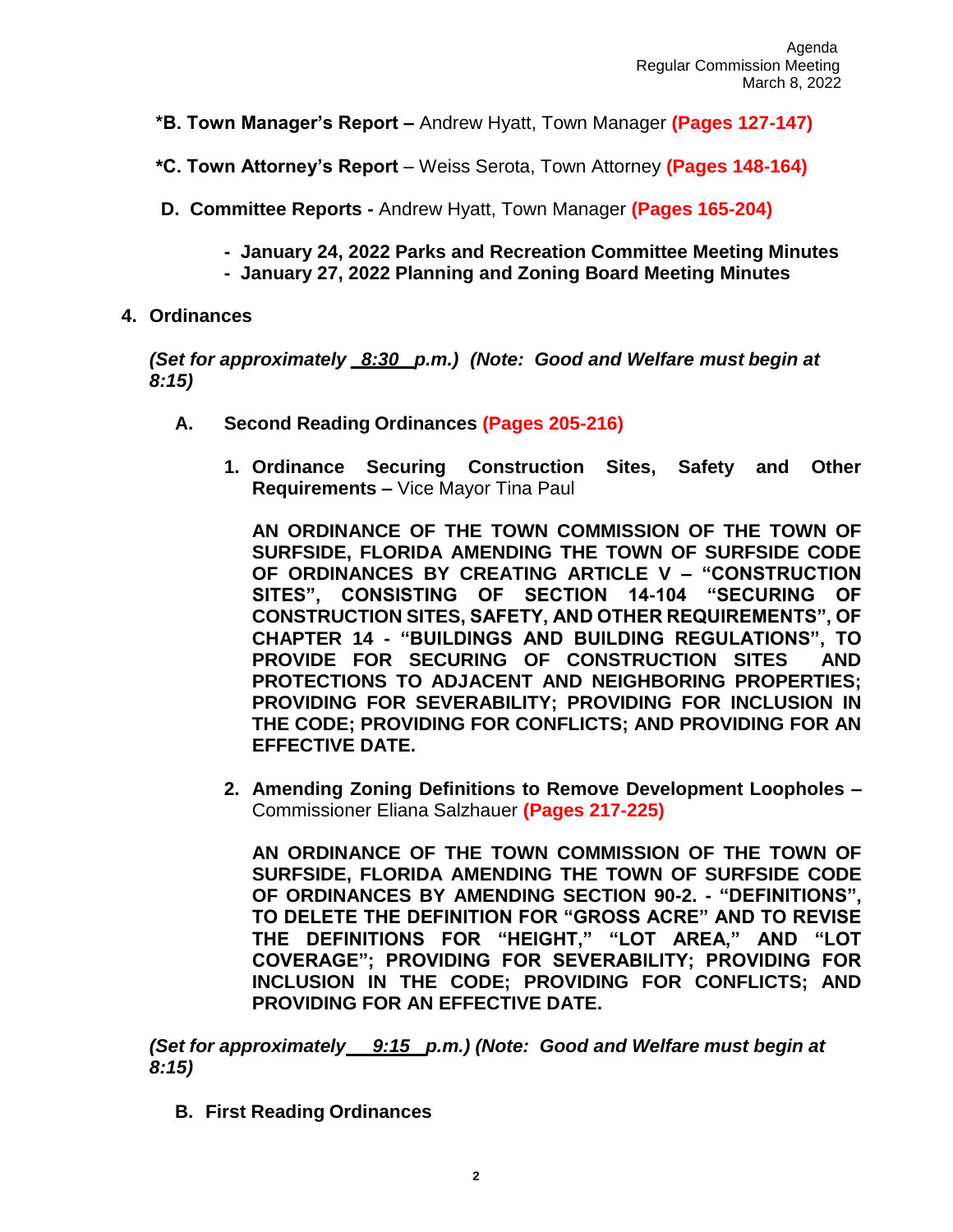**1. Ordinance Amending Section 90-47-Scope of 24 Inch Setback Encroachment –** Commissioner Eliana Salzhauer **(Pages 226-229)**

**AN ORDINANCE OF THE TOWN COMMISSION OF THE TOWN OF SURFSIDE, FLORIDA AMENDING THE TOWN OF SURFSIDE CODE OF ORDINANCES BY AMENDING SECTION 90-47. - "YARDS, GENERALLY ALLOWABLE PROJECTIONS", SPECIFICALLY SUB-SECTION 90-47.1 TO RESTRICT PROJECTIONS FOR CERTAIN ARCHITECTURAL ELEMENTS AND TO PROHIBIT COMBINING ALLOWED ENCROACHMENTS; PROVIDING FOR SEVERABILITY; PROVIDING FOR INCLUSION IN THE CODE; PROVIDING FOR CONFLICTS; AND PROVIDING FOR AN EFFECTIVE DATE.**

**2. Ordinance Amending Section 54-2-Consideration of Anti-Semitism and Hate Crimes in Enforcing Laws" –** Mayor Charles W. Burkett **(Pages 230- 235)**

**AN ORDINANCE OF THE TOWN COMMISSION OF THE TOWN OF SURFSIDE, FLORIDA AMENDING THE TOWN OF SURFSIDE CODE OF ORDINANCES BY AMENDING SECTION 54-2. - "CONSIDERATION OF ANTI-SEMITISM AND HATE CRIMES IN ENFORCING LAWS", TO STRENGTHEN AND AMEND THE DEFINITION AND EXAMPLES OF ANTI-SEMITISM THAT MAY BE CONSIDERED IN THE EVALUATION OF EVIDENCE OF ANTI-SEMITISM IN ENFORCING LAWS, INCLUIDNG EXAMPLES OF ANTI-SEMITISM RELATED TO ISRAEL; PROVIDING FOR SEVERABILITY; PROVIDING FOR INCLUSION IN THE CODE; PROVIDING FOR CONFLICTS; AND PROVIDING FOR AN EFFECTIVE DATE.**

- **5. Resolutions and Proclamations** *(Set for approximately \_\_ p.m.) (Note: Depends upon length of Good and Welfare)*
	- **A. Resolution Urging the Court to Consider Disbursing a Portion of Funds to Living Former Residents of the Champlain Towers South –** Commissioner Eliana Salzhauer **(Pages 236-239)**

**A RESOLUTION OF THE TOWN COMMISSION OF THE TOWN OF SURFSIDE, FLORIDA; URGING THE COURT TO CONSIDER DISBURSING A PORTION OF FUNDS ALREADY COLLECTED TO LIVING FORMER RESIDENTS OF THE CHAMPLAIN TOWERS SOUTH AND TO CONSIDER DISBURSING NEW FUNDS TO VICTIMS AS THEY ARE COLLECTED; AUTHORIZING THE TOWN MANAGER AND TOWN ATTORNEY TO TRANSMIT THIS RESOLUTION TO THE COURT; PROVIDING FOR IMPLEMENTATION; AND PROVIDING FOR AN EFFECTIVE DATE.**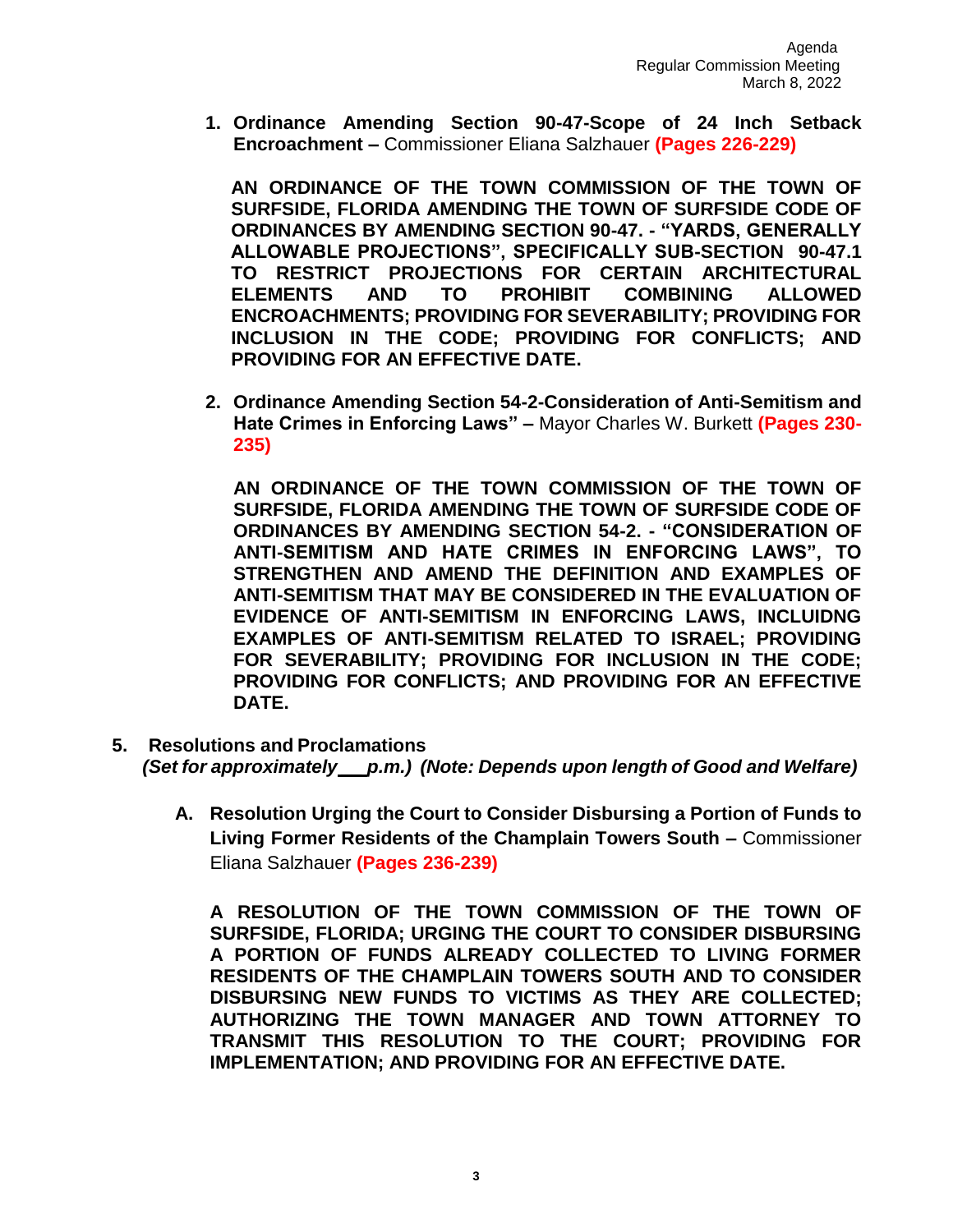**B. Resolution Opposing Proposed Florida Senate Bill 1024 and House Bill 741 –** Vice Mayor Tina Paul **(Pages 240-244)**

**A RESOLUTION OF THE TOWN COMMISSION OF THE TOWN OF SURFSIDE, FLORIDA, EXPRESSING OPPOSITION TO PROPOSED FLORIDA SENATE BILL 1024 AND HOUSE BILL 741, "NET METERING," REVISING LEGISLATIVE FINDINGS RELATING TO REDESIGN OF NET METERING TO AVOID CROSS-SUBSIDIZATION OF ELECTRIC SERVICE COSTS BETWEEN CLASSES OF RATEPAYERS; PROVIDING FOR TRANSMITTAL; AND PROVIDING FOR AN EFFECTIVE DATE.**

**6. Good and Welfare/ Public Comments from Residents (***Set for approximately 8:15 p.m.)*

*Public comments for subjects or items not on the agenda. Public comment on agenda items will be allowed when agenda item is discussed by the Commission.*

- **7. Town Manager and Town Attorney Reports** Town Manager and Town Attorney Reports have been moved to the Consent Agenda – Item 3.
- **8. Unfinished Business and New Business**
- **9. Mayor, Commission and Staff Communications**
	- **A. Raising Houses in Surfside to Make our Town More Resilient and Sustainable –** Mayor Charles W. Burkett **(Pages 245-288)**
	- **B. Amending the Town's Purchasing Code (Chapter 3) Commissioner Nelly** Velasquez **(Pages 289-301)**
	- **C. Community Center Pool Deck Lighting - Staff Report**  Andrew Hyatt, Town Manager **(Pages 302-303)**
	- **D. Art in Public Spaces Committee**  Commissioner Charles Kesl **(Pages 304- 305)**
	- **E. Demolition by Neglect**  Mayor Charles W. Burkett **(Pages 306-308)**
	- **F. Excessive Homeless Contribution Made by the Former Commission**  Mayor Charles W. Burkett **(Pages 309-316)**
	- **G. Lowering of Property Taxes and Water Bills Staff Report**  Andrew Hyatt, Town Manager **(Page 317)**
	- **H. Amending Town Code Section 2-237 Business Relationships**  Commissioner Eliana Salzhauer **(Pages 318-323)**
	- **I. Community Center Second Floor Possibility** Andrew Hyatt, Town Manager **(Pages 324-325)**
	- **J. Amend Tourist Board Ordinance –** Commissioner Nelly Velasquez **(Page 326)**
	- **K. Legally Defective Charter Amendment Vote in 2012 –** Mayor Charles W. Burkett **(Pages 327-354)**